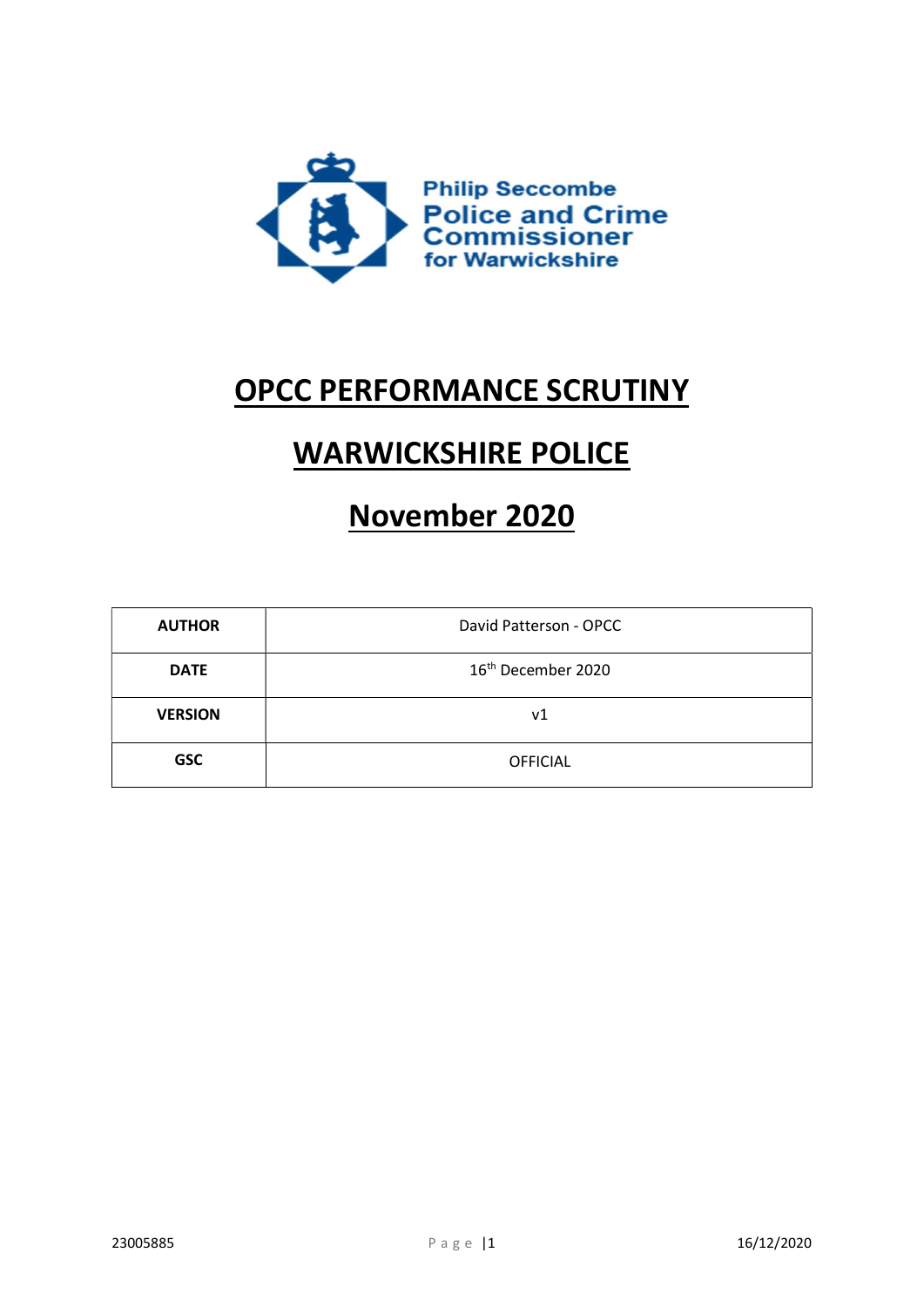## FORCE PERFORMANCE SCRUTINY

#### INFORMATION

The purpose of this report is to formally scrutinise Warwickshire Police's performance during November 2020, and in doing so allow informed discussion between the Warwickshire Police and Crime Commissioner (PCC) and the Chief Constable (CC) at their forthcoming 'Performance Accountability Meeting' (PAM) on Tuesday 22<sup>nd</sup> December 2020. This aim is coherent with the PCC's statutory responsibilities to: -

- Hold the Chief Constable to account for the performance of the force.
- Secure an effective and efficient police service for Warwickshire.

This purpose is also consistent with monitoring the progress made by the force in support of the four key priorities of the PCCs 'Police and Crime Plan 2016 - 2021', namely: -

- i. Putting Victims and Survivors First.
- ii. Ensuring an Effective and Efficient Police Service.
- iii. Preventing and Reducing Crime.
- iv. Protecting People from Harm.

The report has primarily been prepared through scrutiny of the performance data and information provided in the following reports: -

• App A - Warwickshire Police Performance Report for November 2020 (Performance Report).

The comments in the Performance Report regarding the new performance framework that is being introducing to compliment the force's 'Fit for Future Strategy' is noted. It is understood that each month there will be an enhanced set of measures across one of the three pillars of that strategy, namely: -

- i. Prevent and Protect
- ii. Respond and Reassure
- iii. Effective and Efficient.

This month the focus is on 'Effective and Efficient' and a number of additional key performance indicators have been newly introduced into the Performance Report. This is a very positive development as it provides a superior insight into areas of business that have not previously been reported upon, thereby enabling improved scrutiny of force performance and a deeper appreciation of the broader health of Warwickshire Police as a large and intricate organisation.

It should be noted that it is challenging to identify performance issues and trends through the use of comparative temporal data due to the impact of Covid-19 on the profile of crime. Where reference is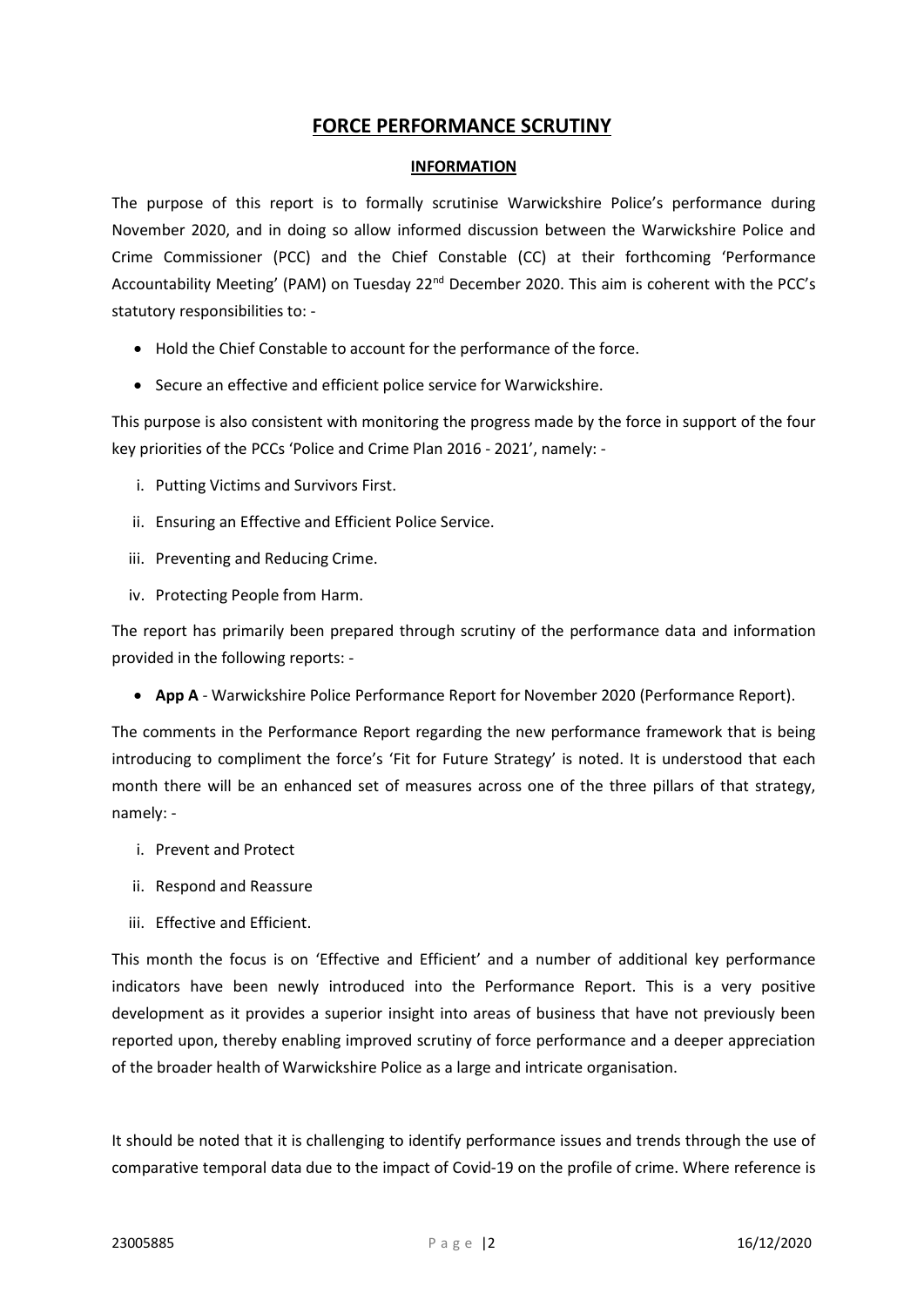made in this report to data for Year to Date (YTD) and the 'current 28 day period', this is from the latest data available as at the 14/12/2020 in the 'Weekly Performance Summary 2020 - Week 50'.

Most percentages in this report have been rounded to the nearest integer for the purpose of ease of presentation. Not all aspects of performance are commented upon in this report, only those areas of particular interest.

## EFFECTIVE AND EFFICIENT

#### 1. Sickness

The absence levels for November 2020 stand at 4% for police officers and 4.5% for police staff. These levels compare favourably with those experienced during the same period in 2019 of 3.3% and 4.8% respectively. Given the impact and challenges of Covid-19 on sickness levels, this is a reassuring position.

#### 2. Police Officer Assaults

There were 25 Assaults on officers during November with 20 (80%) of these being Assaults without Injury. The volumes in November have decreased and are in line with the monthly average of 25 offences over the last year. The commentary in the Performance Report is noted, regarding implementing the recommendations of the recently published Officer and Staff Safety Report (OSSR).

## 3. Officer Safety Training (OST)

Given the number of officers that are assaulted each month, the position with expired OST is of some concern where 56 officers in the Communities and Response teams have not been trained within the last 12 months. This would appear to be a deteriorating position given that the figure was 20 and 32 in the preceding two months. The commentary in the Performance Report is noted, regarding reduced OST class sizes due to the impact of Covid-19 and resourcing issues with OST trainers

Q1. Is the position understood in terms of the current and projected expired OST? What action is being taken to remedy this issue and deliver the training to frontline officers?

#### 4. First Aid Skills Police (FASP)

A similar position with OST also exists with FASP where 94 officers in the Communities & Response teams have expired training. This would appear to be a deteriorating position given that the figure was 37 and 76 in the preceding two months. The commentary in the Performance Report is noted, regarding the pressures and challenges currently faced by Learning and Development.

Q2. Is the position understood in terms of the current and projected expired FASP? What action is being taken to remedy this issue and deliver the training to frontline officers?

#### 5. Establishment and Staff Turnover

Noted.

## 6. Staff Diversity Profile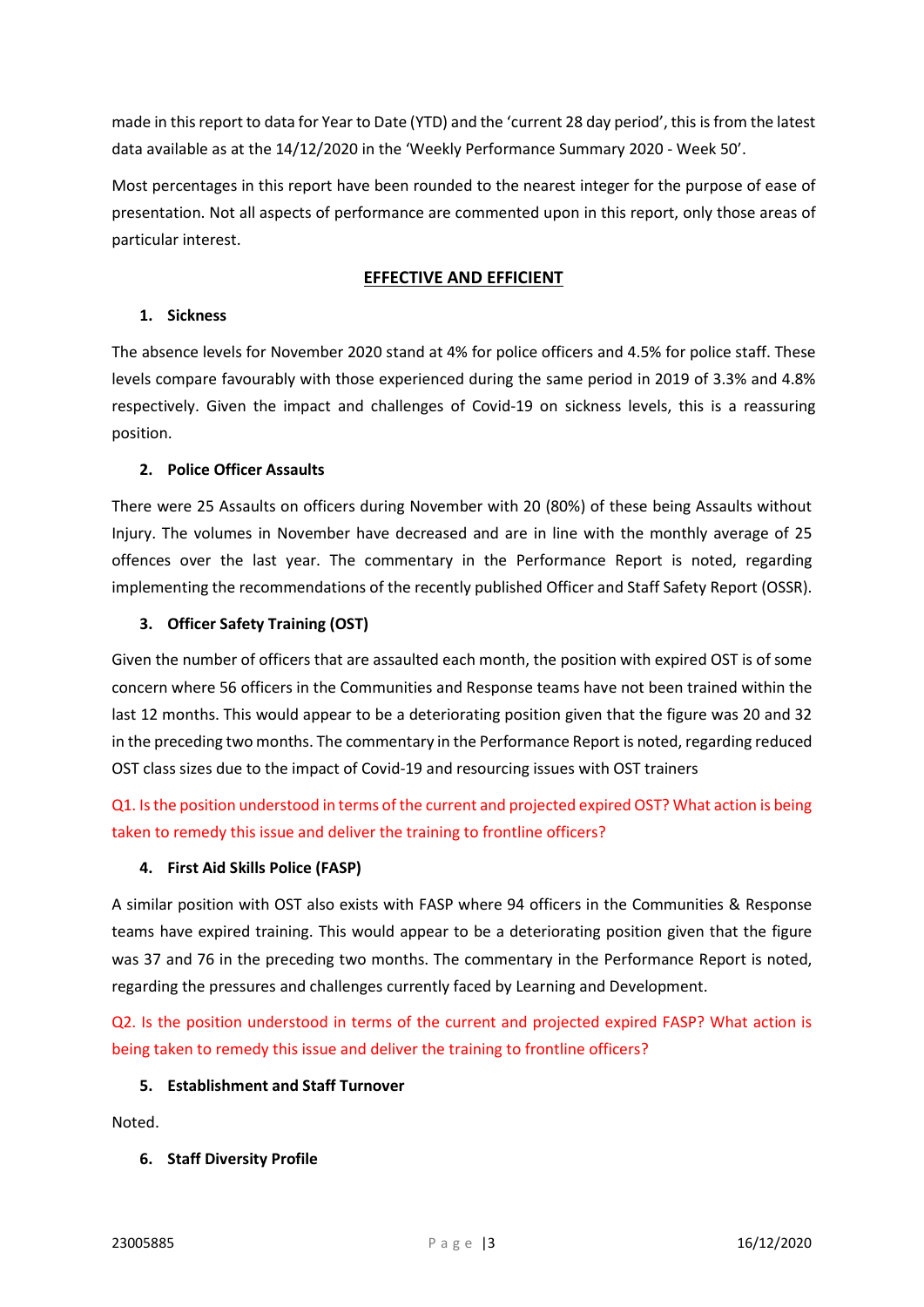The inclusion of data in the Performance Report is a positive development given the importance of this subject matter in achieving a workforce that is representative of the communities it serves in Warwickshire. Whilst this subject had been discussed at previous PAMs, together with the work of the Positive Action Team, it is nonetheless noted that the proportion of Black Asian and ethnic minority police officers in Q2 2020/21 stood at 5.2%, against a target of 7.3% - equivalent to a shortfall of 22 officers.

Q3. What action is proposed to bridge the gap in order to achieve the target of having a representative number of Black Asian and ethnic minority police officers serving with Warwickshire Police?

## 7. Health and Safety (H&S)

The number of H&S incidents has remained relatively during Q2 when compared to Q1. The commentary in the Performance Report is noted, regarding the absence of available information (due to an IT issue) as to what investigation has taken place into these incidents.

Q4. Are these Health and Safty issues understood and can reassurance be provided that all incidents and near misses have been appropriately investigated and any lessons learned implemented?

#### 8. Police Complaints

There was a notable increase in police complaints during November (n=161) when compared to the previous two months (n=87 and 95). The most frequent categories of complaint have been consistent throughout the year, namely General Level of Service / Police Action Following Contact / Use of Force.

Q5. What action is being taken to improve the position in respect of these three common re-occurring themes in police complaints?

Q6. Does the data for recorded complaints also include those complaints dealt with outside of Schedule 3 Police Reform Act 2002? What is the breakdown in the numbers of those complaints that are dealt with under Schedule 3 and those that are not? This question is of interest to the OPCC given that we have recently had representations from a number of members of public dissatisfied with the process employed and the degree of contact provided in respect of their complaints.

## 9. Information Commissioner Office (ICO)

Noted.

#### 10. Contracts and Procurement

The commentary in the Performance Report is noted, regarding the £178k savings achieved through prudent procurement activity during October and November 2020. This is a very positive outcome, demonstrating the pursuit of 'value for money' for the public purse - particularly important at this time of financial pressures on the budget.

#### 11. Finance

Noted and discussed in detail at the Force Governance Board

#### 12. Digital Services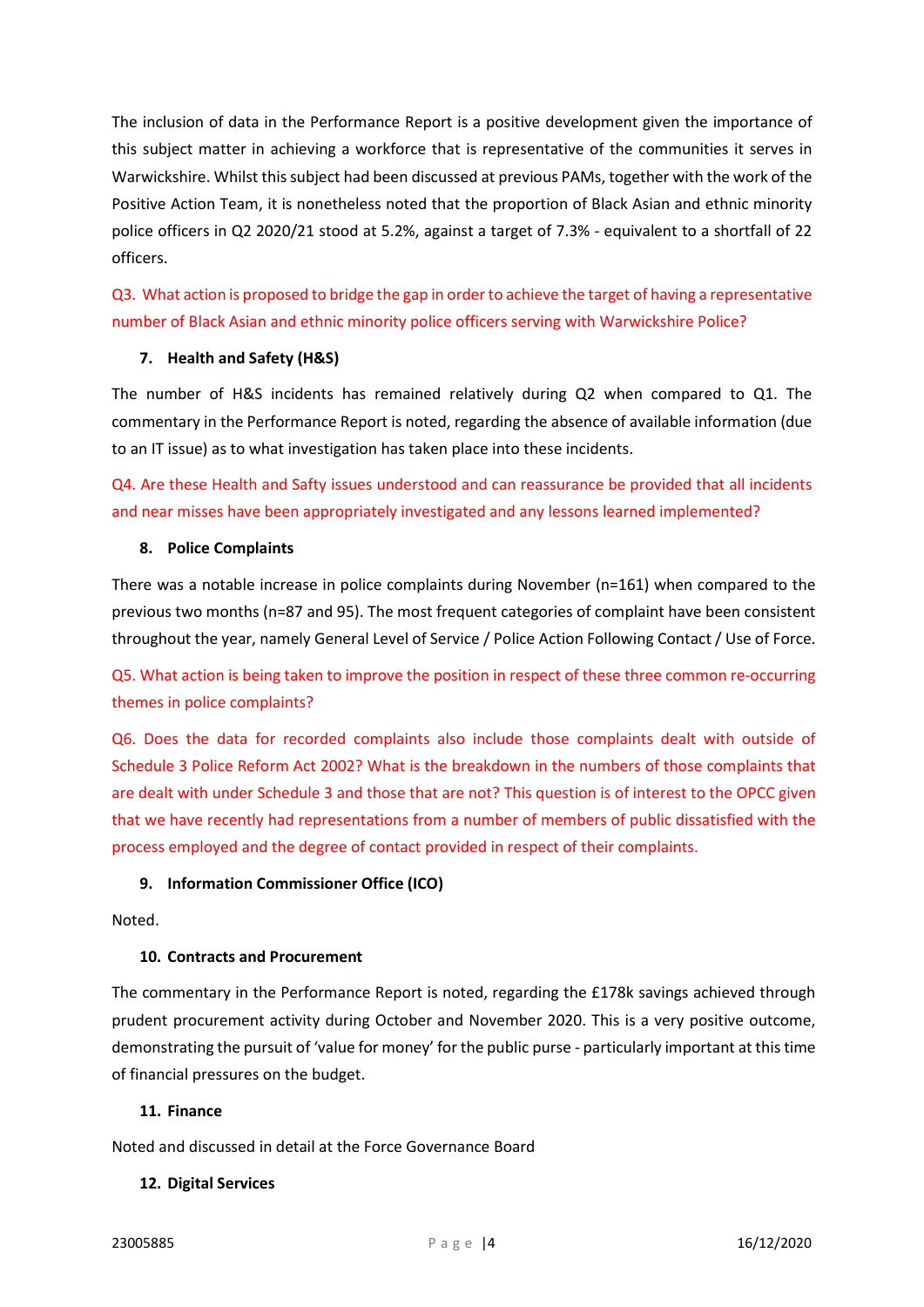The limited capacity and the pressures and challenges associated digital services are well understood, as are the proposals to establish a more effective and efficient systems of operation.

## PREVENT & PROTECT

## 13. Total Recorded Crime (TRC).

The impact of Covid-19 has continued to reduce the YTD volume of acquisitive crime, it currently stands at -9.2% YTD and -22% for the last four weeks (as at 14/12/2020)

## 14. Violence with Injury

Levels are at -11% YTD and -29% for the last four weeks, such that volumes are now at the lower control limit.

## 15. Violence without Injury

Despite the YTD increase of +14% it is positive to note that volumes have decreased by -8% during the last four weeks.

#### 16. Rape

Noted - well within the control limits and stable.

#### 17. Other Sexual Offence (OSO)

Noted - well within the control limits and stable.

#### 18. Robbery

Noted - within the control limits and relatively stable at -20% TYD.

#### 19. Residential Burglary

Noted - within the control limits and relatively stable at -42% YTD.

#### 20. Business and Community Burglary

Noted - within the control limits and relatively stable at -37% YTD

#### 21. Vehicle Crime

Noted - within the control limits and relatively stable at -28% YTD. The commentary in the Performance Report is noted, regarding the spike in North Warwickshire and the problem profile that has been prepared by A&SI to assist in tasking to address this acute concern.

#### 22. Drug Offences

Noted - within the control limits and relatively stable at +61% YTD

#### 23. Possession of Weapons

A total of 32 offences were recorded in November, a decrease in comparison to the previous month and an exceptionally low volume. Levels are now beneath the lower control limit and are at +3% YTD and -36% for the last four weeks.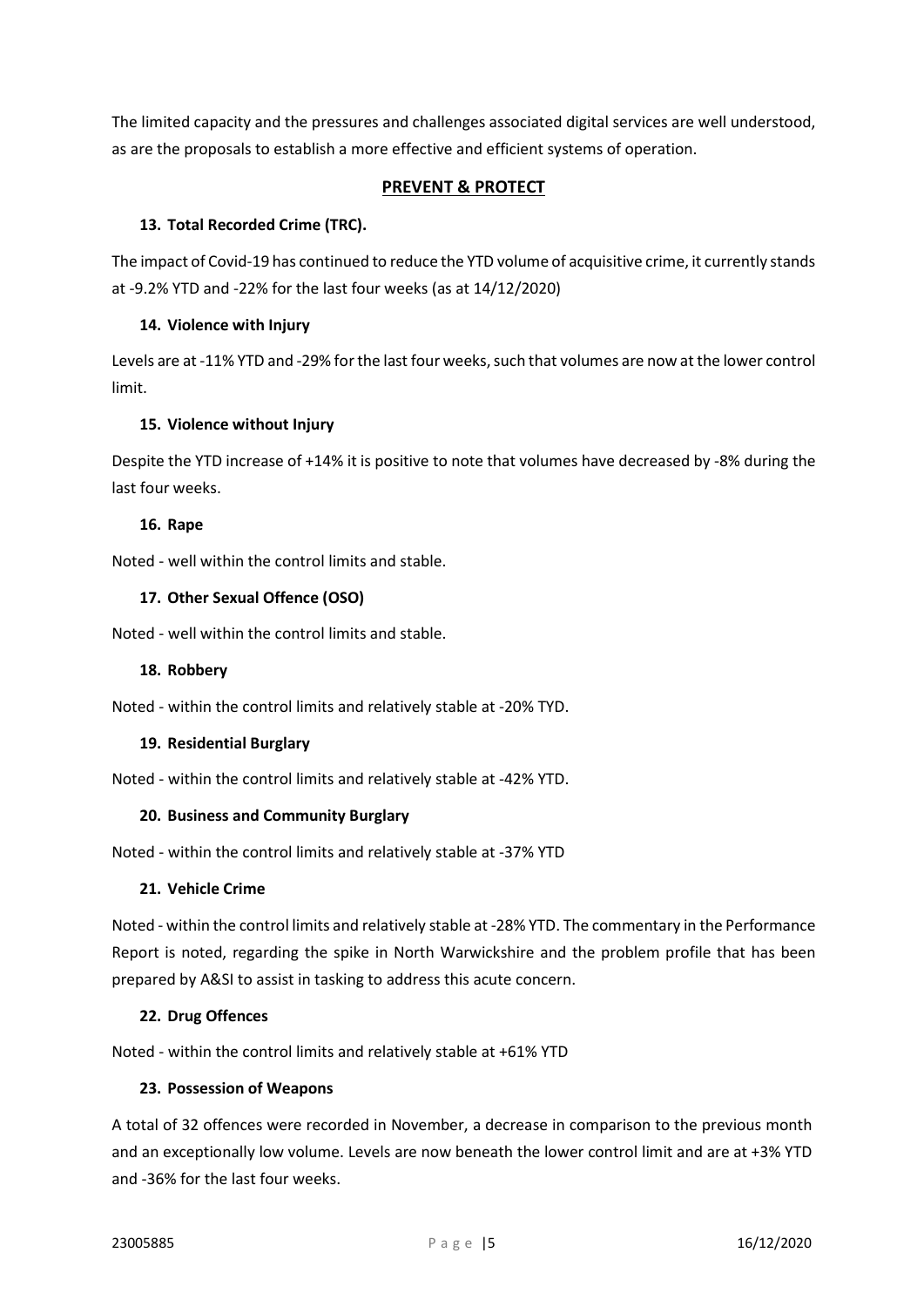#### 24. Public Order Offences

Noted - within the control limits and relatively stable following the seasonal rise above the upper control limit during the summer months of Q2. The +21% increase for November 2020 when compared to 2019 is noted together with the explanation provided in the Performance Report regarding the impact of the Covid-19 restrictions on this area.

#### 25. Domestic Abuse (DA)

The level of DA is below the lower control limit for November, presumably due to the effects of Covid-19 lockdown where similar lower levels were experienced during the lockdown in Q1. The comments in the Performance Report are noted, regarding exceptionally low volumes in Nuneaton & Bedworth and that despite the decrease in volume across Warwickshire DA offences continue to make up nearly 20% of total recorded crime in November.

N.B. Domestic abuse has previously been subject to 'holding to account' scrutiny and discussed at length at previous PAMs, including a 'deep-dive' at the August meeting. Consequently, whilst acknowledging its vital importance, it is not proposed to re-visit this subject again at this time.

#### 26. Child At Risk (CAR)

Noted - within the control limits.

## 27. Hate Crime

Noted - within the control limits.

#### 28. Cyber-Crime

Noted – volumes increasing on October's levels, but within the control limits.

#### 29. Road Traffic

Road traffic data is provided one month in arrears. There was one fatality for the month of October. Of note is that 20.53k Notice of Intended Prosecutions (NIPs) for speeding offences have been issued since the beginning April 2020. The comments in the Performance Report are noted and welcomed, regarding additional analysis of data within Roads Policing to be published in the next quarterly report.

Q7. A request from the OPCC that the Roads Policing data will include financial information on the National Driver Offender Retraining Scheme (NDORS), and also on Operation Snap in terms the volumes of submissions and the action taken. This information is sought in support of the Police and Crime Plans objectives.

## RESPOND & REASSURE

#### 30. Outcomes TRC

The proportion of 'Action Taken' outcomes was 10% in November and represents a decrease on the previous month of 14%. It is noted that for 2020/21 the average rate of 'Action Taken' is currently at 13% and represents and improvement when compared to the 11% of 2019/20. However, the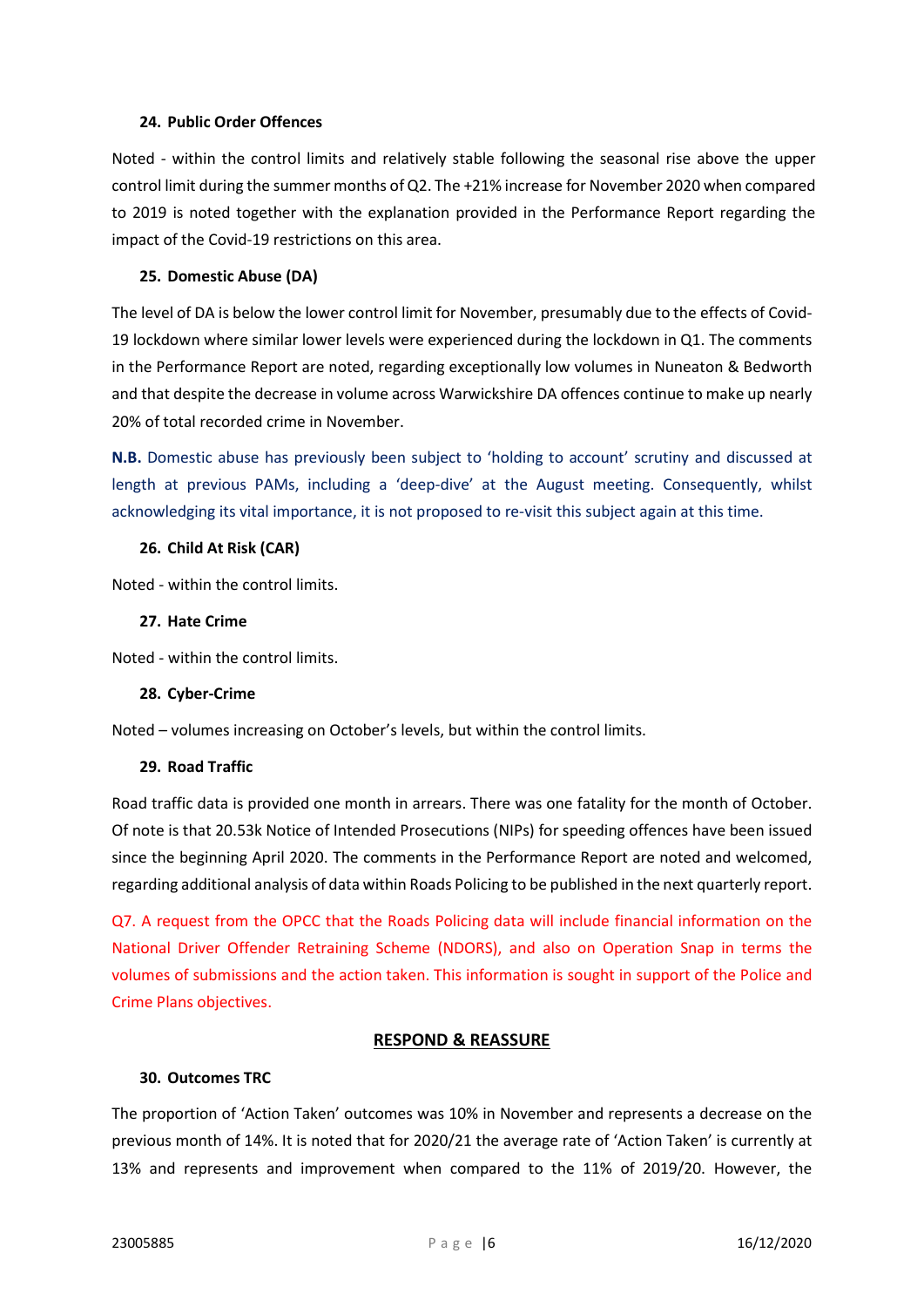complexity of 'Outcomes' has been previously explored in the OPCC paper of the same name and at previous PAMs and as such the issues are well understood. It would appear that a contributory factor to the current Action Taken rates is the changing nature of crime during Covid-19, where different crime types have inherently varying prospects for their solvability.



#### 31. Domestic Abuse Outcomes

A similar position for DA Action Taken exists as with TRC Action Taken, particularly in respect of the changing nature of crime during Covid-19, where the proportion of 'Action Taken' outcomes was 10% in November and represents a decrease on the previous month of 16%. As can be seen from the below graph the linear trend is downwards.

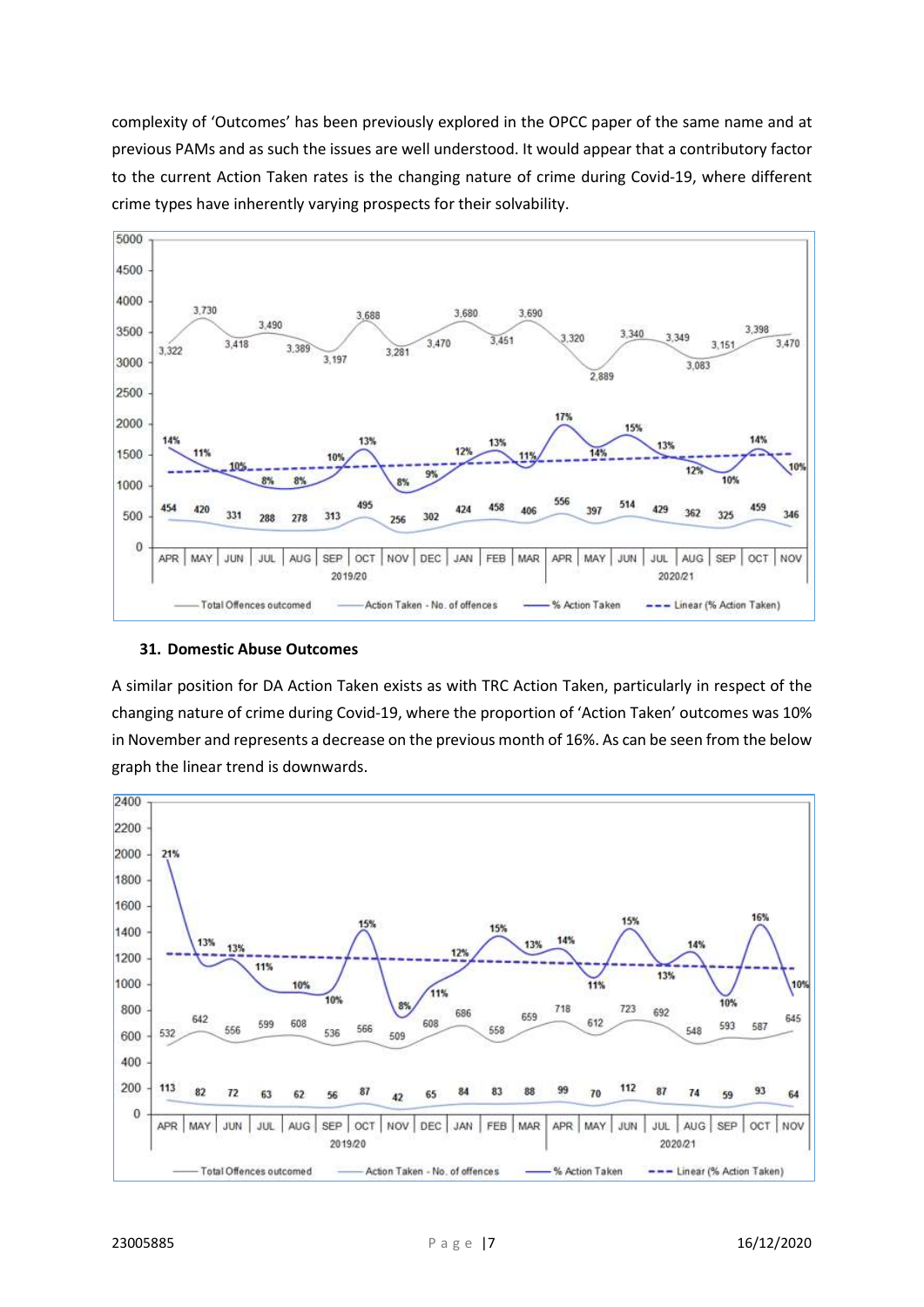## 32. Victim Satisfaction

| <b>CATEGORY</b>          | % SATISFIED        |
|--------------------------|--------------------|
| <b>Burglary Dwelling</b> | Stable 91          |
| <b>Violence</b>          | Stable 76          |
| Vehicle                  | Stable 80          |
| Hate                     | Reducing $83 > 78$ |
| <b>Domestic Abuse</b>    | Reducing 80 > 77   |

The November six-month rolling average levels for victim satisfaction are shown in the below table: -

The hate crime satisfaction rates fluctuate month or month due to the small sample size. It is of interest to see if an improvement will be achieved in this performance measure once the additional resources and changes in process in the Harm Hub have taken full effect.

The comments in the Performance Report are noted, regarding the small DA sample size in November rendered the data statistically unreliable; also that the screening process has been reviewed and steps have been taken to increase the DA sample size whilst maintaining robust safeguarding.

## 33. Operations Communication Center (OCC)

- i. Emergency 999 Calls In November the proportion of 999 calls answered within 10 seconds (88%) has increased when compared with September (85%). Performance currently remains below the target (90%) and the baseline (92%).
- ii. Non-emergency 101 Calls In November the average time to answer a 101 call was 56 seconds, an improvement when compared to the October figure of 1 min 7 seconds, and is below the target of 1 minute.
- iii. Un-resourced Incidents Noted.

## 34. Criminal Justice

The reporting of Criminal Justice KPI's in the Performance Report is a positive development, as is the latest data available that shows in October a CPS Charge to NFA ratio of 2.85 was achived, which is above the 2:1 target and places Warwickshire 24th nationally.

The number of persons on RUI and Bail (n=883) for longer than six-months continues to be a concern, albeit the process issues involved in resolving this issues are well understood. The comments in the Performance Report are noted, regarding further work to be undertaken on what 'good' looks like for the force in this area and that these KPI's will be reviewed as part of the forthcoming Investigations Review Panel.

## **COMMENTS**

In summary, It's requested that the Chief Constable provides his professional judgement to the Police and Crime Commissioner regarding the key challenges with force performance, particularly in respect of the question posed in this report namely: -